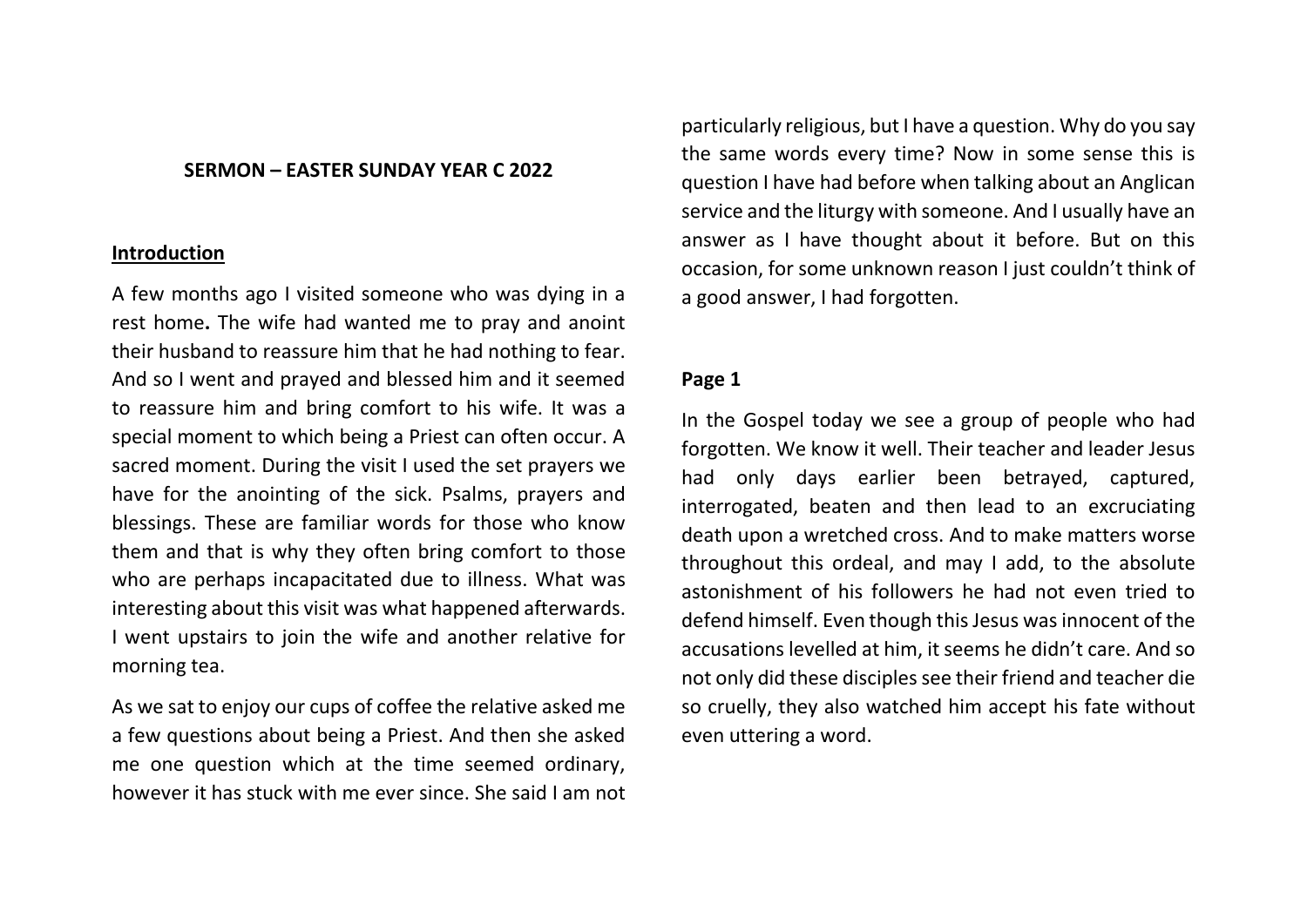No wonder they had all fled, denied and scattered their teacher other than a few women disciples who stayed and watched. In the enormity of these events the majority of them had completely forgotten, and when we forget, then we begin to fear, and when we fear we lose hope.

## **Page 2**

And in a sense we have forgotten. When the COVID-19 pandemic hit 2 years ago we could only watch in horror as this unknown disease spread quickly around the globe. We wondered to ourselves how could this happen? In the 21<sup>st</sup> century, with the miracles of modern medicine and all the mind blowing technology at our fingertips. How could a microscopic virus bring the world to its knees? We then watched on as world leaders started to panic and organisations like the World Health Organisation started to give us almost contradictory advice on how to battle it. One week it was that masks are not effective, the next week they were. Of course this is not entirely their fault, they were dealing with a new virus. However it didn't help to instil confidence in the world.

And then it all became real for us. Our first cases arrived in New Zealand and we responded with lockdowns to protect ourselves. And then what followed over the next 2 years was the movement in and out of lockdown until we could get the majority of the country vaccinated. And during this time I know like myself many of us became glued to our televisions every press conference to hear the 'latest case numbers.' And perhaps sadly, deaths. And this all felt like vital information at the time, however it seems to have never stopped and even today we get running cases and deaths in the NZ Herald on a daily basis. And as much as we try and look away or turn it off we find ourselves looking at them, and then shutting ourselves away. And of course the natural reaction to all of this is fear, and when we fear we lose hope.

# **Page 3**

And so it was where we left our disciples. Fearful, locked away. For 2 days they had been in the upper room. And it took the courage of the women disciples to venture out and go and honour their teacher by anointing his body. If they had never taken that step then perhaps they would have never experienced what was about to take place.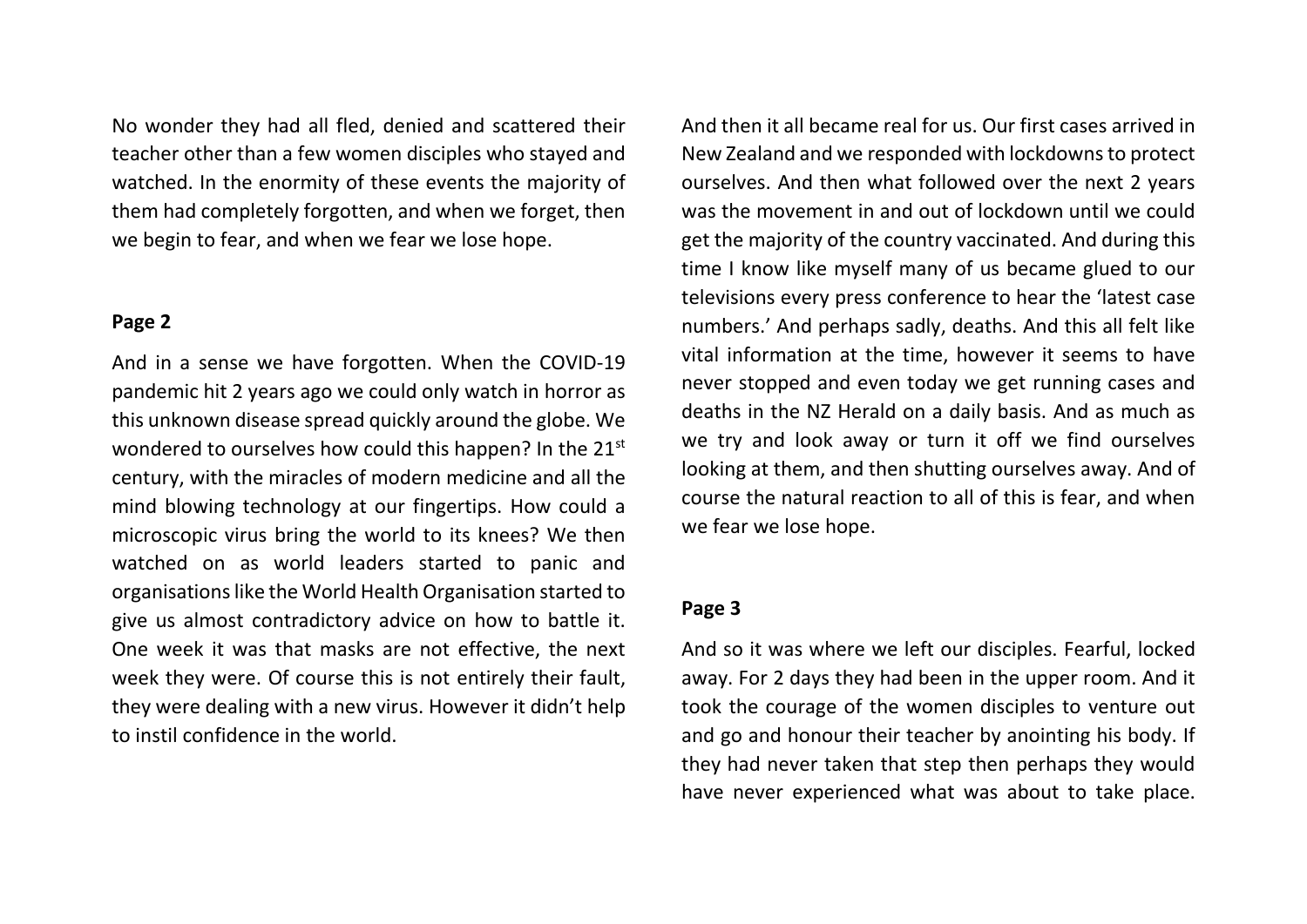Again we know it well. They arrive at the tomb to find the stone rolled away and the body missing. Their fear now turned to bewilderment. And while in this state suddenly two men appeared, dazzling them with those earth shattering words, who do you look for the living among the dead? He is not here, but has risen. And then the most important thing happened. They remembered. Their fear which had made them forget was suddenly replaced with a memory, 'the Son of Man must be handed over to sinners, and be crucified, and on the third day rise again.' Aha. They got it, they remembered. And when faced with such truth their only reaction was to run and tell the others. They now had hope.

## **Page 4**

And so it is for us. It is no surprise that we have become fearful. For no one denies that there has been something to fear. A Virus which spreads invisibly and at seemingly blistering pace is something to be concerned about. People who are vulnerable can die. And every time someone dies there is a sadness. However like those women who came to the tomb on that first Easter morning we also have to leave our fear and go and look at the tomb. And in doing

so we too will be confronted and then remember. For us this can mean simply getting some perspective. For all the terrible destruction this virus has done, the cautious number for the survival rate is 98%, some even put it at 99.5%. And in New Zealand a few weeks ago we reached the 500 death milestone. A grim number. However perhaps surprisingly that is the same amount of deaths we had from the flu in 2019. And we of course don't publicise our flu deaths on a daily basis. Now of course the COVID number of deaths will climb as the months go on. And I am well aware that many may have long term problems from catching COVID, which can be devastating.

So please understand that I know this. But we must remember. It is so important. Especially for us as Christians. For if I can think of one causality of this pandemic it has been our hope. We, like those disciples, have forgotten that we are people of hope.

And that is why we must remember. We must remember that 2000 years ago God came to those disciples in the person of Jesus Christ, he walked amongst them, he taught them how to love, he taught them how to overcome their fears, he taught them to have hope. But they forgot. As they abandoned him and ran away they forgot who he was.